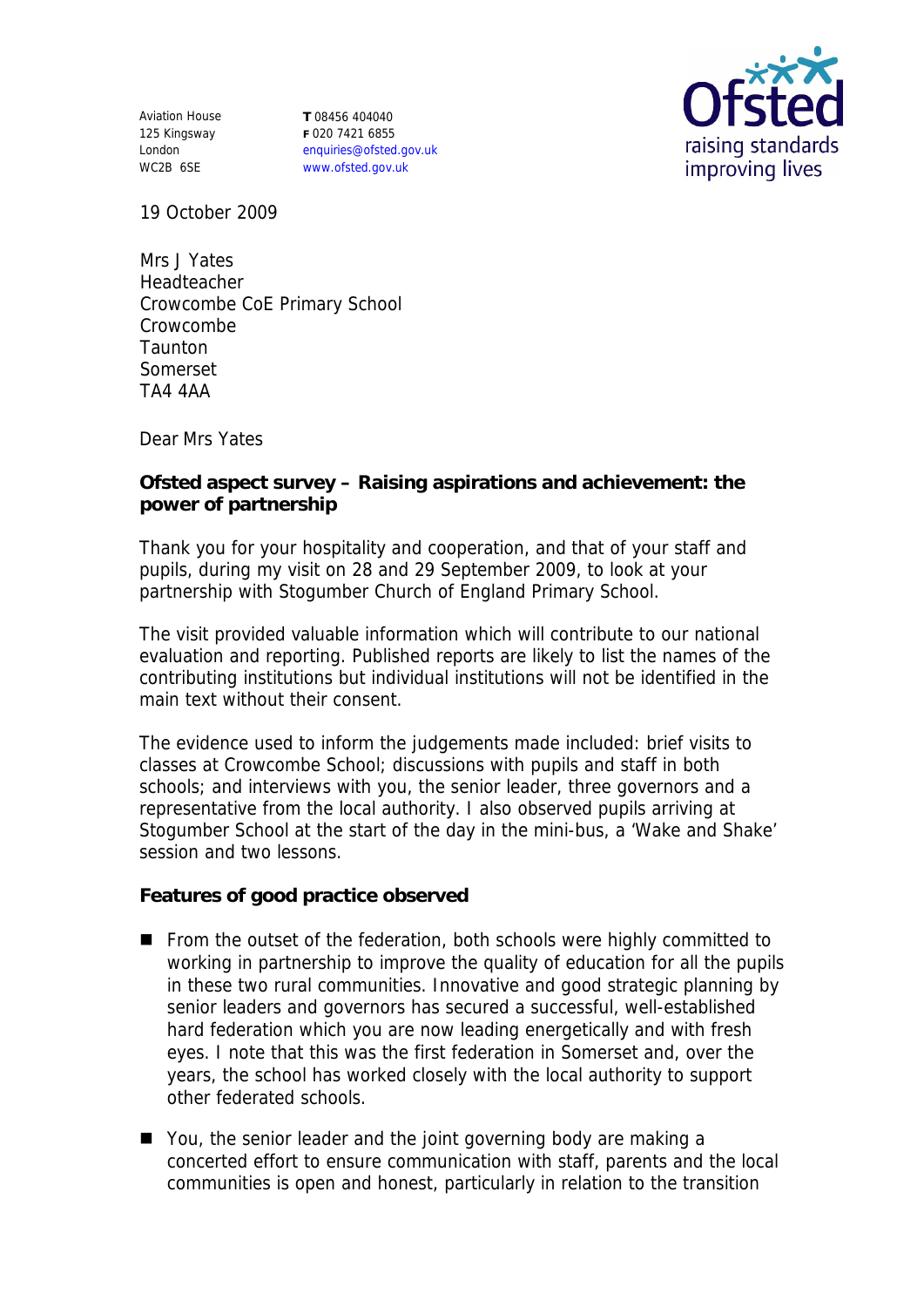options available to the pupils at the end of Years 4 and 6. This approach is contributing to the developing climate of trust within both communities. It is evident that all involved in the federation want what is best for the pupils in both schools.

- Relationships are harmonious. Pupils play happily together. Older pupils show exceptional levels of care for the younger ones, as I observed during the energetic 'Wake and Shake' session. The pupils welcome the increasing numbers of children they socialise with and value having 'more friends' and 'adults who care for us at both schools'. Such opportunities are making a significant contribution to their good personal development.
- Since the start of the federation in September 2005, Stogumber School has benefited from stable, permanent leadership. This is a significant factor in the improved standards and achievement in evidence at the school.
- Crowcombe School is currently gaining from the specialist expertise of recently appointed staff at Stogumber, particularly in the Early Years Foundation Stage. The good teaching of letters and sounds I observed by all the adults in this class was carefully planned to meet the needs of young children. Nevertheless, we agreed that there is not enough joint planning time available for the adults in the Early Years Foundation Stage at both schools to improve the quality of curriculum documentation and record keeping.
- Staff report that joint training and meetings are enhancing their professional development. All speak highly of the federation; they are receptive to guidance and are not complacent. They value the increased opportunities provided for dialogue and the training they have received to improve the pupils' writing skills. A fitting testament to this, was the imaginative use of artefacts to inspire the pupils to write in the excellent English I observed in Years 5 and 6.
- **Pupils spoken to during the visit were unanimous in their appreciation of** the number of joint curriculum and enrichment initiatives between the two schools. They spoke enthusiastically about the wide range of activities on offer on 'Flexible Wednesdays', the impressive link with Gambia, the impressive Forest School and the many trips and residential visits planned to broaden their horizons.
- The recently purchased mini-bus is a valuable resource. Because the school is now able to transport pupils between sites, it has enabled you to implement creative approaches to curriculum organisation. The separate provision for the lower and upper Key Stage 2 pupils at both schools, and the weekly year-group teaching sessions for the children in the Early Years Foundation Stage and Key Stage 1 are appropriate arrangements. The transport is also enabling pupils to attend the wide range of clubs available on both sites, such as gardening and chess, which they and their parents and carers value greatly. Appropriate checks and training are in place to